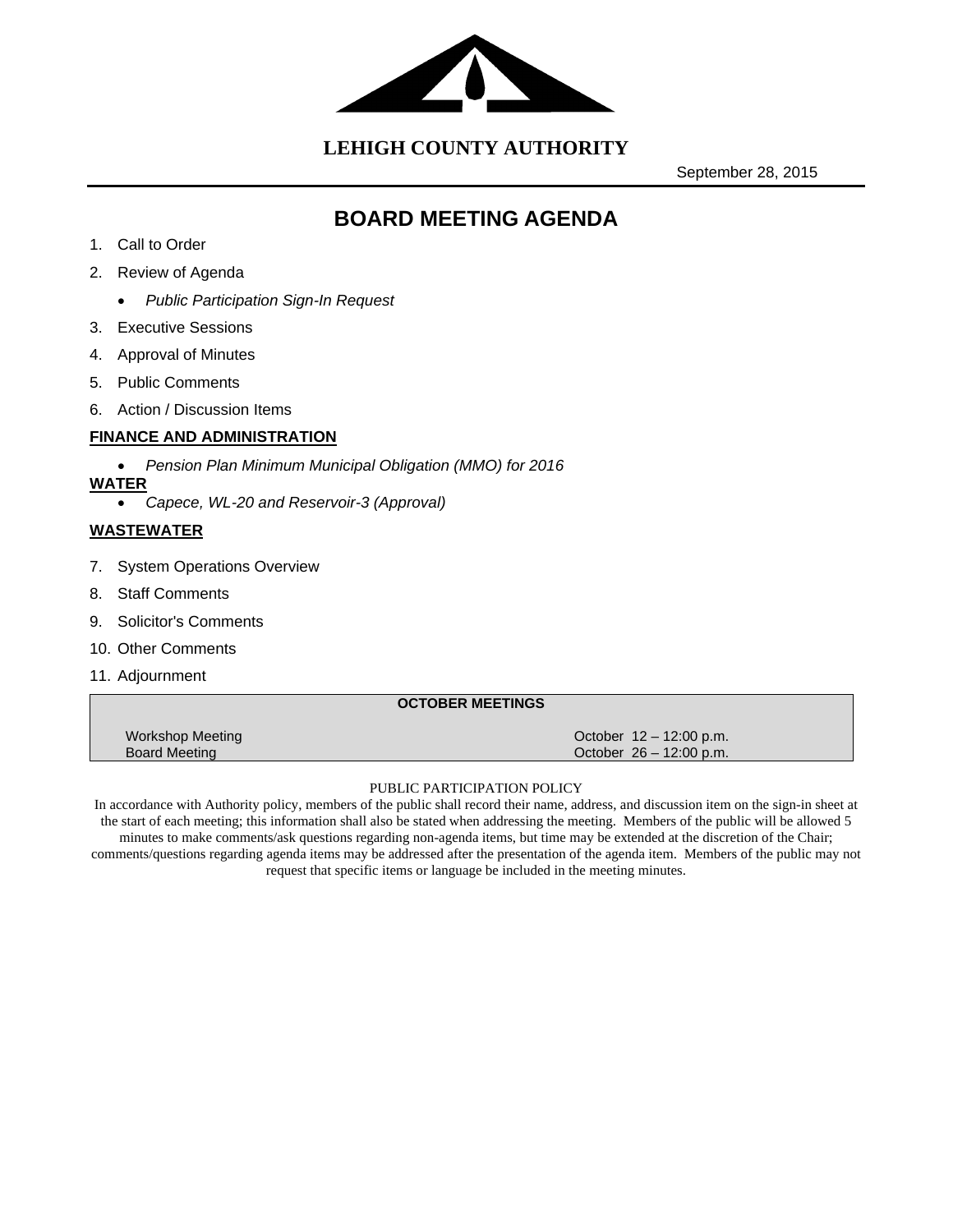# **FINANCE & ADMINISTRATION**

#### **ACTION ITEMS**

#### **DISCUSSION ITEMS**

#### **1.** *Pension Plan Minimum Municipal Obligation (MMO) for 2016*

The Pennsylvania Municipal Retirement System (PMRS), which the Authority is enrolled in for employee pension benefits, requires that the Authority calculate its MMO for 2016 and present the information to the Board of Directors prior to submitting to PMRS in October. The information required for this calculation is included in the attached memo and form *(blue)*.

#### **INFORMATION ITEMS**

#### **1.** *Recently Purchased Investments – Certificates of Deposit (CDs)*

|                 |                                 |          | Gross        | Date of  | Date              | Net Rate |
|-----------------|---------------------------------|----------|--------------|----------|-------------------|----------|
| Fund            | Bank                            | Location | Amount       | Purchase | Due               | %        |
|                 |                                 |          |              |          |                   |          |
|                 |                                 |          |              |          |                   |          |
| LLRI CR         | <b>PSDLAF Collatoralized CD</b> |          | 400,000.00   |          | $9/1/15$ 12/15/15 | 0.1      |
| Cons Wtr (2)    | <b>PSDLAF Collatoralized CD</b> |          | 155,000.00   |          | $9/1/15$ 12/15/15 | 0.1      |
| Cons LL2 (314)  | <b>PSDLAF Collatoralized CD</b> |          | 245,000.00   | 9/1/15   | 12/15/15          | 0.1      |
| WW Capac        | <b>PSDLAF Collatoralized CD</b> |          | 600,000.00   | 9/1/15   | 12/15/15          | 0.1      |
| 2010 Wtr Cons A | <b>PSDLAF Flex Pool</b>         |          | 2,000,000.00 |          | $9/1/15$ 12/15/15 | 0.1      |
| Wtr R&R         | <b>PSDLAF Collatoralized CD</b> |          | 1,000,000.00 | 9/1/15   | 12/15/15          | 0.1      |

**Fund Descriptions for Investments:**<br>Cons Wtr (2)

Consolidated Water (2)

| ________        |                                                   |
|-----------------|---------------------------------------------------|
| LLRI CR         | Little Lehigh Relief Interceptor Capital Reserves |
| Cons LL2 (314)  | Consolidated Little Lehigh Relief Interceptor 2   |
| WW Capac        | <b>Wastewater Capacity</b>                        |
| 2010 Wtr Cons A | 2010 Water Construction, Series A Bond            |
| Wtr R&R         | Renewal and Replacement                           |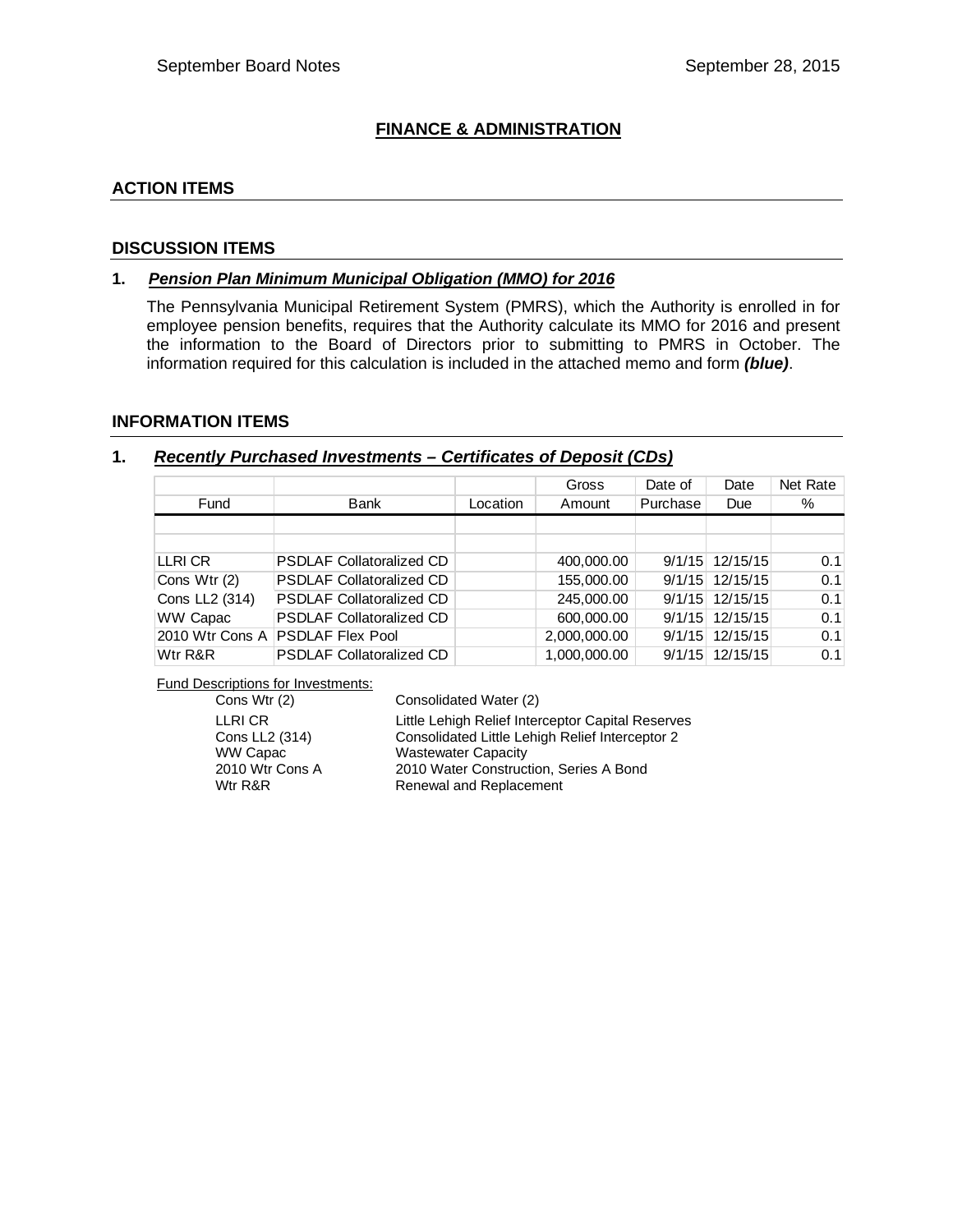# **WATER**

# **ACTION ITEMS**

# **1.** *Capece, WL-20 and Reservoir-3 - Approval*

Anticipated work is for the design and bidding of improvements necessary to maximize operation of the water supply system in the Central Lehigh Division. The project will result in the installation of a Variable Frequency Drive (VFD) at WL#20 and a 16-inch motor operated valve at Reservoir #3. Included in these efforts is updated SCADA control for these facilities. This authorization takes us through design, bidding and recommendation to award. Board approval is requested for this Project Authorization **(***yellow***)**

### **DISCUSSION ITEMS**

### **INFORMATION ITEMS**

### **1.** *Suburban Division - Water Main Replacement Program Cycle 1*

The project consists of the replacement of 1.73 miles of aged and/or failing Cast Iron water main. Design is currently under way.

#### **2.** *Suburban Division - Water Main Replacement Program Cycle 2*

The project consists of the replacement of 1.5 miles of aged and/or failing Cast Iron water main. Design is currently under way.

# **3.** *Suburban Division – Pumping Station Projects*

This project will involve upgrades at two existing small system booster stations and the installation of one new major booster station in the Central Lehigh Division (CLD). The Pine Lakes Project will feature the conversion of the existing hydro-pneumatic station to a variable frequency drive controlled double pumping system (along with other miscellaneous improvements). The Crestwood Project consists of abandonment of existing wells and storage tank currently serving higher elevation customers and a connection of the pumping station to the existing North Whitehall Division System. The CLD Auxiliary Pump Station Project will feature the installation of a new booster station and main extension to pump water from the Lower to the Upper System. The design for all three of these projects commenced in June.

# **4.** *Allentown Division- Schantz Spring Chlorination Issue*

The project is to design and construct a facility or improvements that assure continuous chlorination of the Schantz Spring water supply. PADEP permit applications been prepared and all materials have been ordered so installations may begin. Chlorine injection point has been moved back to the bypass line, and the new chlorine analyzer is on-line. Peristaltic chemical pumps have been installed. Correlation of chlorine levels between the spring and the water plant have begun in order to determine if a static mixer is required. Preliminary correlation data indicates that a static mixer is not required. Follow-up reports will be issued. A full-scale test of the emergency power system has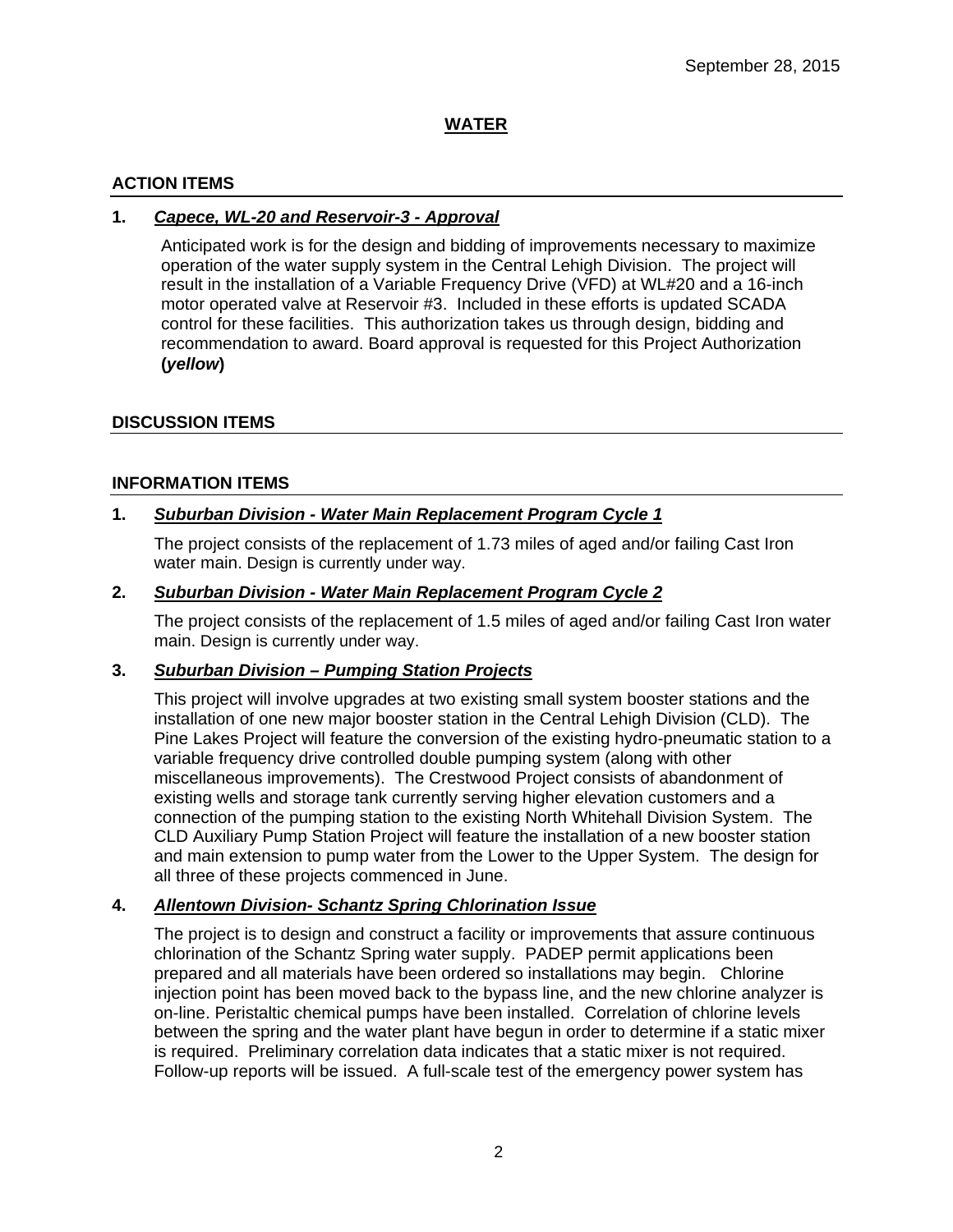been executed and everything functioned properly and according to design. This Project is identified as Un-Completed Work and will be funded by the City.

## **5.** *Allentown Division – Prelease Valve Replacements*

The project is the replacement of approximately 55 inoperable valves in multiple locations throughout the City that existed prior to the lease settlement. Design is currently under way. This project is identified as Un-Completed Work and will be funded by the City.

### **6.** *Allentown Division – Water Main Replacement Program- Cycle 2*

The project is the replacement of 2-miles of aged and/or failing Cast Iron water main in multiple locations throughout the City. Construction is currently under way. This Project is identified as Schedule-7 Work and will be funded by LCA.

### **7.** *Allentown Division – Transmission Main – Leak Detection Survey*

The Project includes the use of a non-invasive leak detection methodology to find any leaks that may exist in approximately 33,000 linear-feet of large transmission mains ranging from 16 thru 36 inches in diameter. Both steel and cast iron pipes will be evaluated, with a majority of these mains over 65 years old. Effective non-invasive leak detection on mains of these sizes is a specialized service which requires sophisticated equipment and a high level of expertise. To facilitate the transmission main leak detection survey for this year and to be utilized for future surveys, this project includes the installation by hydro-excavation *(to minimize road damage and restoration costs)* of 21 permanent roadway monitoring points. The Lease Operating Standards requires 110 miles of water mains be surveyed annually. Excepting for the large transmission mains, this work is executed by the Allentown Division Distribution & Collection Department. The leak detection survey footage from this project will count towards the 110 mile annual requirement. Work on the survey is scheduled to begin in mid-September 2015. The project will be funded by the LCA Allentown Division.

# **8.** *Allentown Division- Miscellaneous Water Filtration Plant / Water Distribution*

Two projects have begun and are in various stages of proposals and/or finalization of work scope. The projects include: Painting of water plant piping to comply with PaDEP inspection report and a Stormwater pump/control upgrades at Water Distribution. The painting project will be an operational expense, while the Stormwater pump will be a capital project. The painting specifications are being developed with the actual work planned for later this fall or over the winter. These projects will be funded by the LCA Allentown Division.

#### **9.** *Developments*

Water system construction is occurring in the following developments:

Hamilton Crossings, 2 commercial lots with 20 buildings having retail, financial, convenience and restaurant uses, LMT

Highgate, Phase 3 (Dunbar Tract), 63 residential lots (sfa), UMT

Liberty at Mill Creek, 2 industrial lots, UMT

Spring Creek Settlement Properties, 14 commercial/industrial lots, LMT

Valley West Estates, Phases 4, 5 & 6, 46 residential lots (sfd), UMT (currently on hold) Woodmont at Upper Macungie, 13 apartment buildings (312 units) and one community center, UMT

Water system plans are being reviewed for the following developments:

Bortz Tract, 14 commercial units, UMT/SWT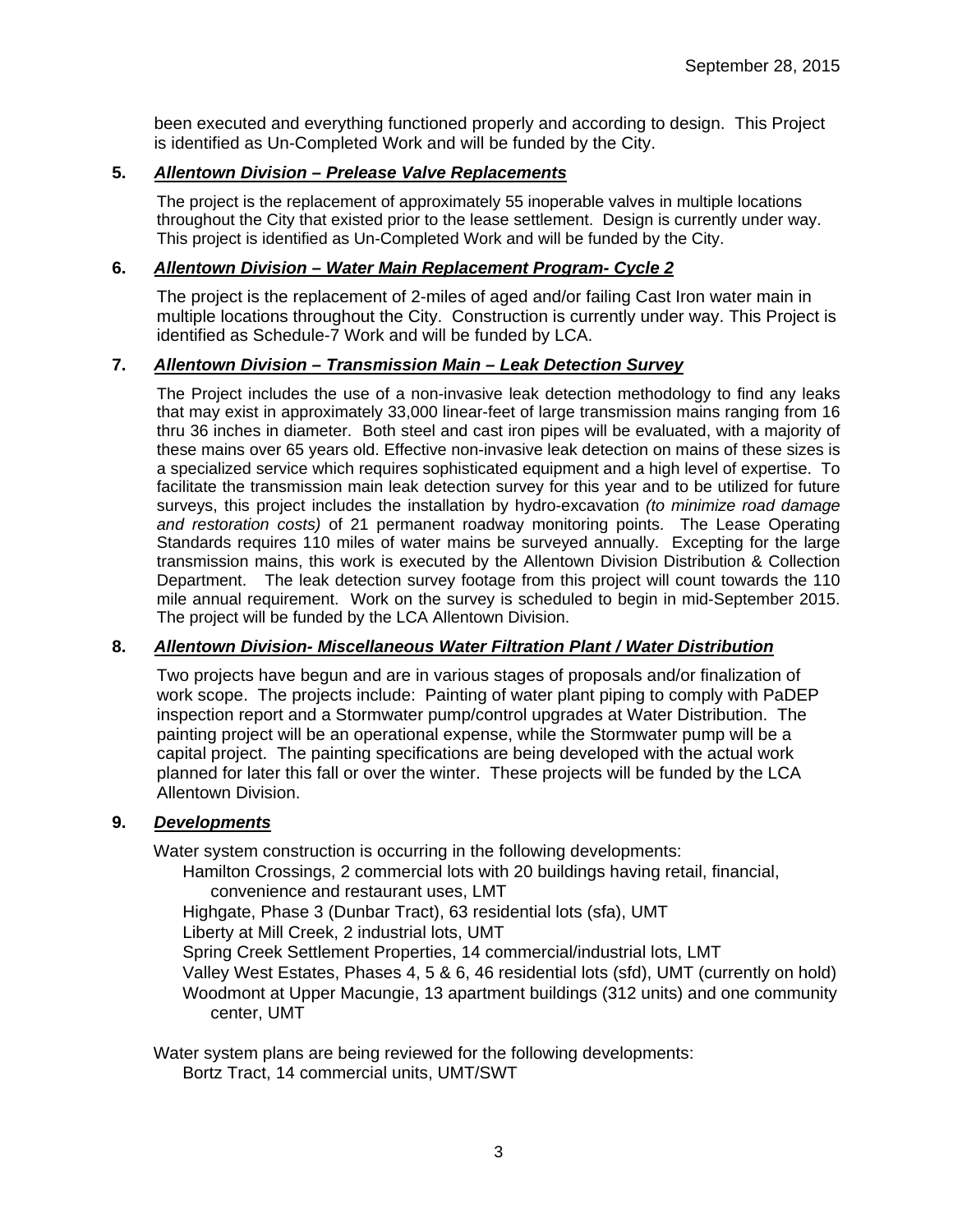- Diocesan Pastoral Center, 2 commercial lots, 3 additional lots and residual lot for existing cemetery, LMT
- Fields at Indian Creek, 218 residential lots (sfd) & community center,
	- LMT/UMilT/Emmaus, water and sewer
- Grandview, 6 commercial units and 204 apartment units, LMT
- Grant Street Townes, 18 residential lots (sfa), WashT
- Hickory Park Estates, 3 residential lots (sfd), UMT
- Hillview Farms, 31 residential lots (sfd), LMT/SWT
- Indian Creek Industrial Park, 6 commercial lots, UMilT, water and sewer
- Lehigh Hills, 247 residential lots (sfa/sfd), UMT
- Morgan Hills, 40 residential lots (sfd), WeisT, water and sewer
- North Whitehall Commercial Center (Walmart), 5 commercial lots, NWT, water and sewer
- Shepherd's Corner, 1 commercial lot, LMT
- Trexler Business Center, Lot 1, 1 commercial building, LMT
- Weilers Road Twins, 82 residential lots (sfa), UMT
- Woodmere Estates, 60 residential units (sfd), UMT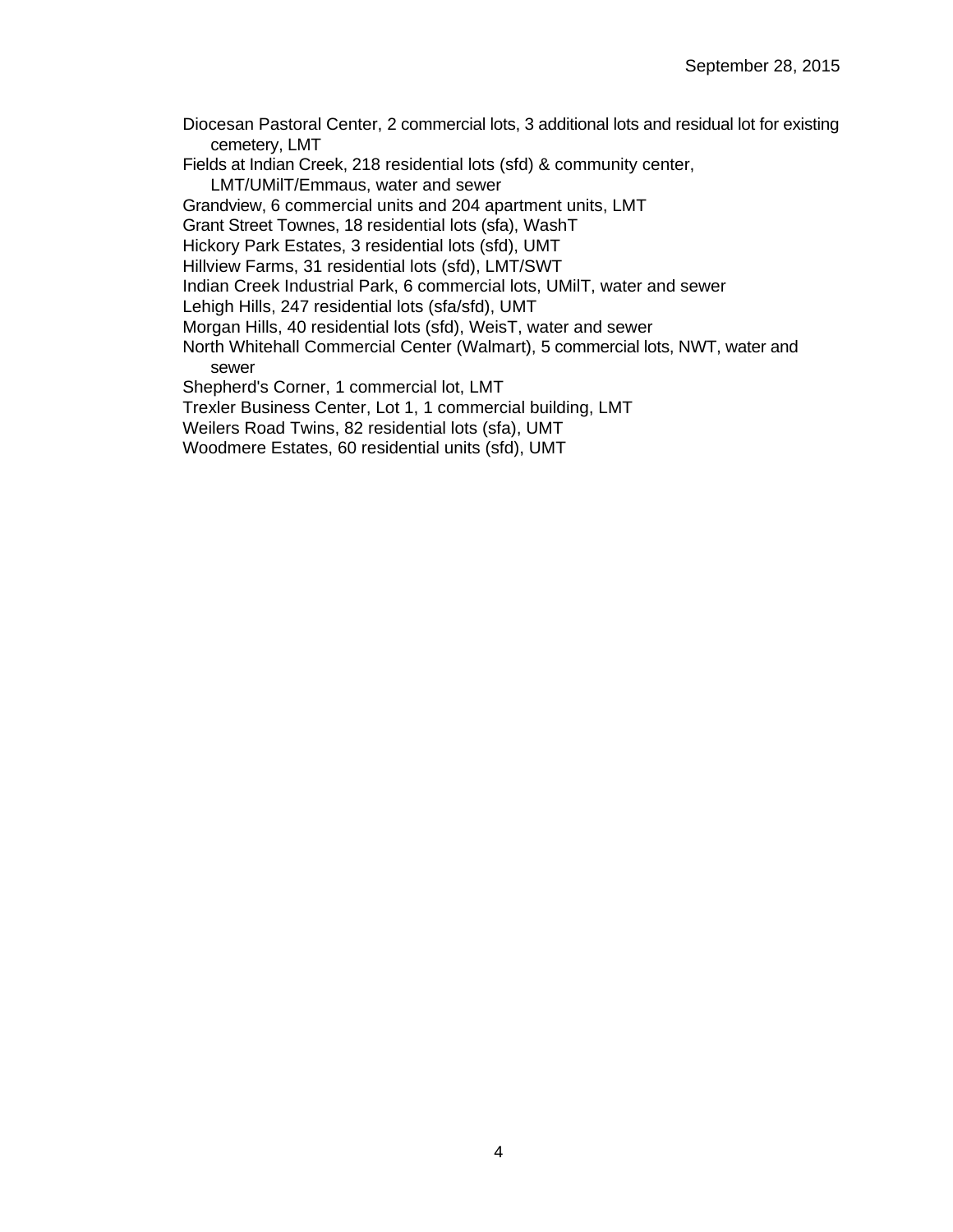# **WASTEWATER**

# **ACTION ITEMS**

### **DISCUSSION ITEMS**

#### **INFORMATION ITEMS**

#### **1.** *Wastewater Treatment Capacity*

The 537 consultant is performing a study to determine if the levels of TDS can be reduced at the PTP by source control. If the TDS cannot be reduced it is less likely that a PTP option will be possible for a direct discharge or land application.

#### **2.** *Suburban Division -Wynnewood Terrace Pump Station and Force Main Replacement*

Work started on April 13, 2015, and is expected to be complete by end September. The Pump Station is installed and the electrical work is underway.

#### **3.** *Suburban Division -Lynn Township – WWTP Improvements, Phases 1 & 2*

The project will upgrade the WWTP head works. Gannett Fleming submitted 90% design specifications on which we returned comments on.

#### **4.** *Suburban Division -Condition Assessments for Package Wastewater Treatment Plants*

LCA staff met with Cardno BCM staff in early June. Initial site visits were made and data developed. Final reports should be completed by the end September 2015.

### **5.** *Allentown Division – Sanitary Sewer Manhole Lining, Cycle 2*

This annual project will install a lining system (to eliminate infiltration) in approximately 85 aged brick manholes identified by LCA staff. The design phase has been administratively approved. Board approval of the construction phase was granted at the July Workshop Meeting and construction commenced in early August. The project is identified as Administrative Order Work and will be funded by the City.

#### **6.** *Allentown Division – Manhole Collars with Water Tight Frame and Covers, Cycle 2*

This three year project will permanently secure the frame and cover of approximately 87 aged brick manholes identified by current LCA staff. This work will eliminate inflow from entering these manholes and eliminate the potential for sanitary sewer overflows (SSO's) from these manholes. Construction began in late July. The project is identified as Administrative Order and will be funded by the City.

## **7.** *Allentown Division - WWTP-Replacement of Motor Control Centers*

This Project will replace five aged motor control centers that provide power on a 24/7 basis to various parts of the WWTP. The project has been approved by the City as a Major Capital Improvement (MCI). Power Zone House delivery has been delayed to October 19, but the project completion is still expected by the end of February 2016. This Project is identified in the Lease as Schedule 7 (required) project and will be funded the LCA Allentown Division.

# **8***. Allentown Division – Roof Rehabilitation and Replacements*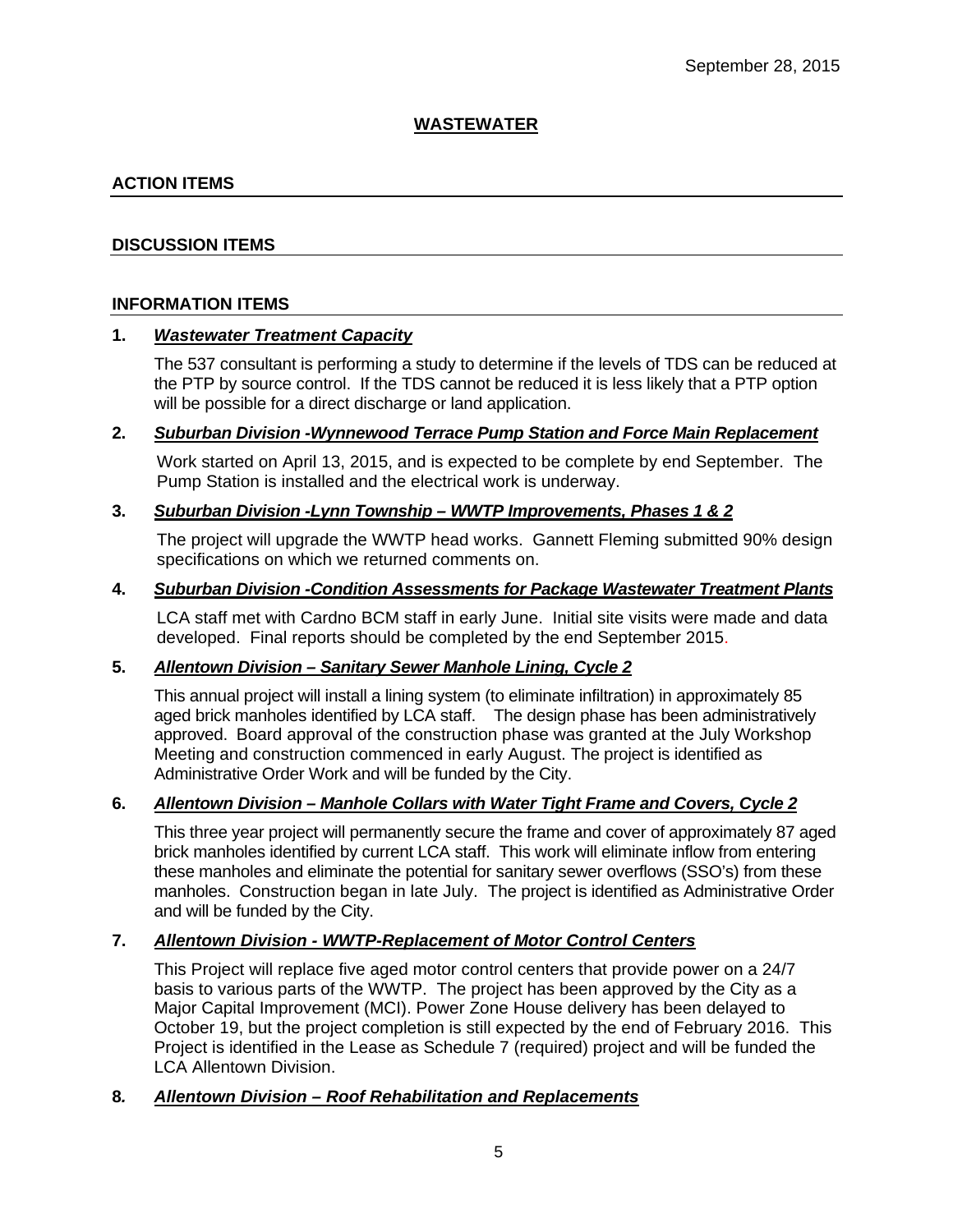The Project consists of replacing 26 facility roofs that were identified as in need of immediate replacement in the Roof Evaluation report performed by D'Huy Engineering. The design of these replacements are proceeding. The project was presented to the City for review/approval as a Major Capital Improvement (MCI), but the city rejected it as such. The construction contract with Pro Com is finalized and Notice to Proceed was issued in early September. Pre-construction meeting was held on Sept 16 2015. The project will be funded by the LCA Allentown Division.

# **9.** *Allentown Division- SCADA System Installation –Wastewater Treatment Plant:*

Radio startup and testing for all 10 sites was completed on September 3, 2015. All sites passed and communicated well. The Contractor will prepare and submit a report.

### **10.** *Allentown Division–Wastewater Treatment Plant- Digester Cover Replacements:*

This project involves the cover replacement of both the Primary Digester No. 1 and the Secondary Digester (the cover for Primary Digester No. 2 was previously replaced in 2010). A Major Capital Improvement (MCI) Conceptual Design has been submitted to the City for review and approval. A request for Board approval of the construction phase is anticipated in November 2015. This Project is identified in the Lease as Schedule 7 (required) project and will be funded by the LCA Allentown Division.

# **11.** *Allentown Division- Wastewater Treatment Plant – Odor Control Tower Replacements/Repairs*

The wastewater treatment plant has four odor control units (OCU) that service the four plastic media trickling filters (PMTF). The current OCUs were built in 1983. This project incorporates removal and replacement of two OCUs, each being 41' tall and 12' diameter and #2 and #4 upper towers that have exceeded their normal life expectancy. Also included in the project is fiberglass repairs to OCU Upper Towers #1 and #3, 36" fiberglass ducting repairs, installation of a new OCU fan and duct modifications for #1 tower, and complete painting of the entire system. Only one bid was received and it was well beyond the expected budget. During the September Board Workshop, approval was granted to reject the bid. The project will be re-bid in October with a modified work scope. This project will be funded by LCA Allentown Division.

# **12.** *Allentown Division- Miscellaneous Projects at the Wastewater Treatment Plant:*

Several projects have begun and are currently in the design phase. The projects include: Emergency power at the chlorination building and Locker Room upgrades. These projects will be funded by the LCA Allentown Division.

#### **13.** *Consolidated Systems- SharePoint:*

SharePoint workshops were held Sept.  $9 - 11$ , 2015. Workshop topics will be Team sites – Plant services, customer service; Workflow – Board/Staff notes, New employee orientation; KPI/Dashboard – Employee safety, Bond coverage. Microsoft SQL server was installed on the server. GHD will install and configure Microsoft SharePoint 2013 Server along with development of SharePoint applications.

### **14.** *Suburban Division – SCARP*

The alternatives analysis (modeling) has been completed by the program consultant. This includes various solutions to reduce the wet weather flows and the estimated cost associated with each. The City Engineer and the LCA Engineering team have been working together to coordinate the modeling efforts being performed. The Western Lehigh Sewerage Partners Engineering Team and Partners met to review the results of the alternatives analysis to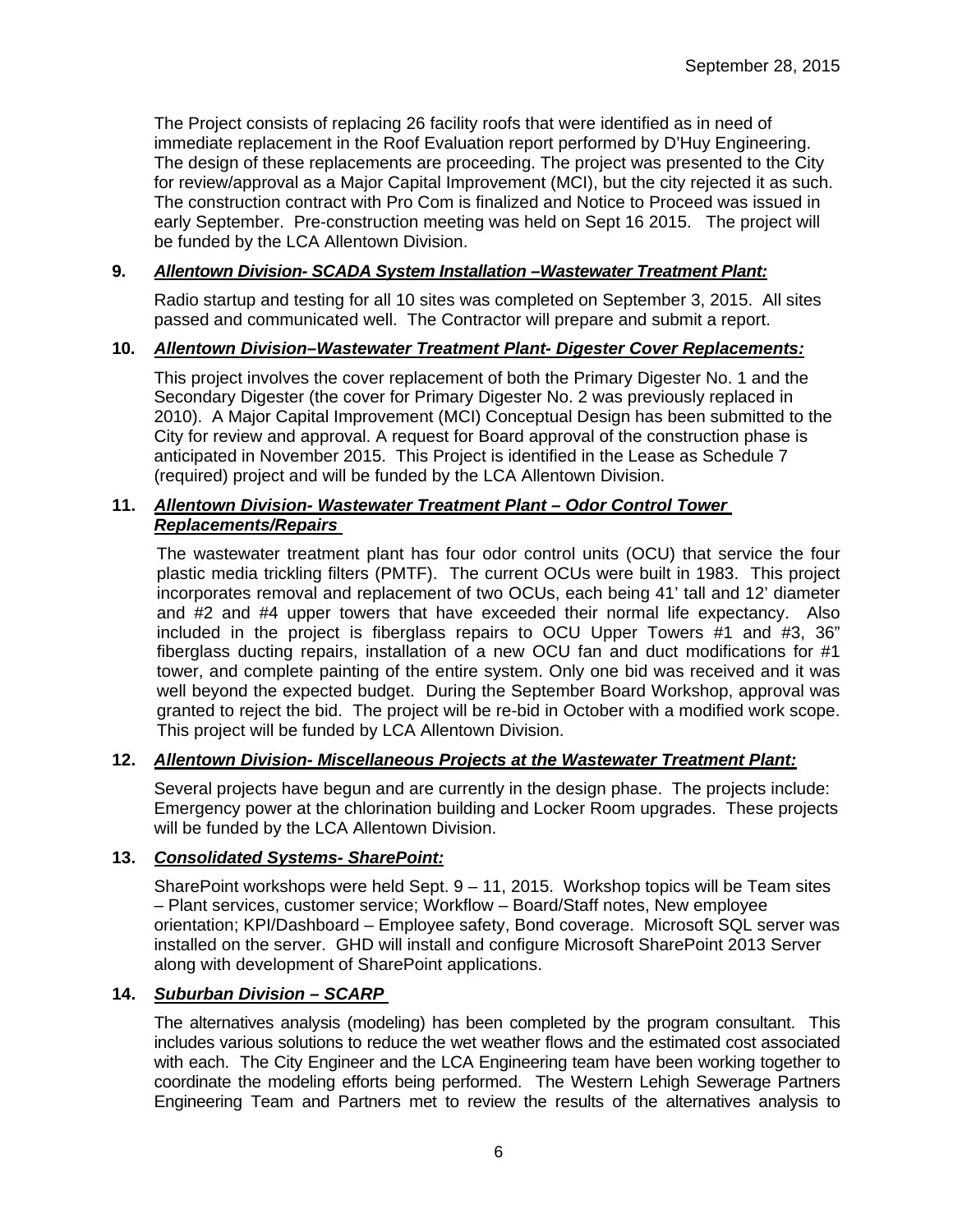determine which alternatives should be further studied. There has been no response from EPA on our request for an extension.

# **15.** *Lowhill Township – Sewer System Acquisition*

The Board approved this acquisition earlier in the year, but there are a number of items that need to be completed before settlement can take place, which originally was scheduled for October 1<sup>st</sup>. It does not appear at this point as though that date will be met, particularly since there is an agreement with Upper Macungie Township Authority that needs to be revised or assigned.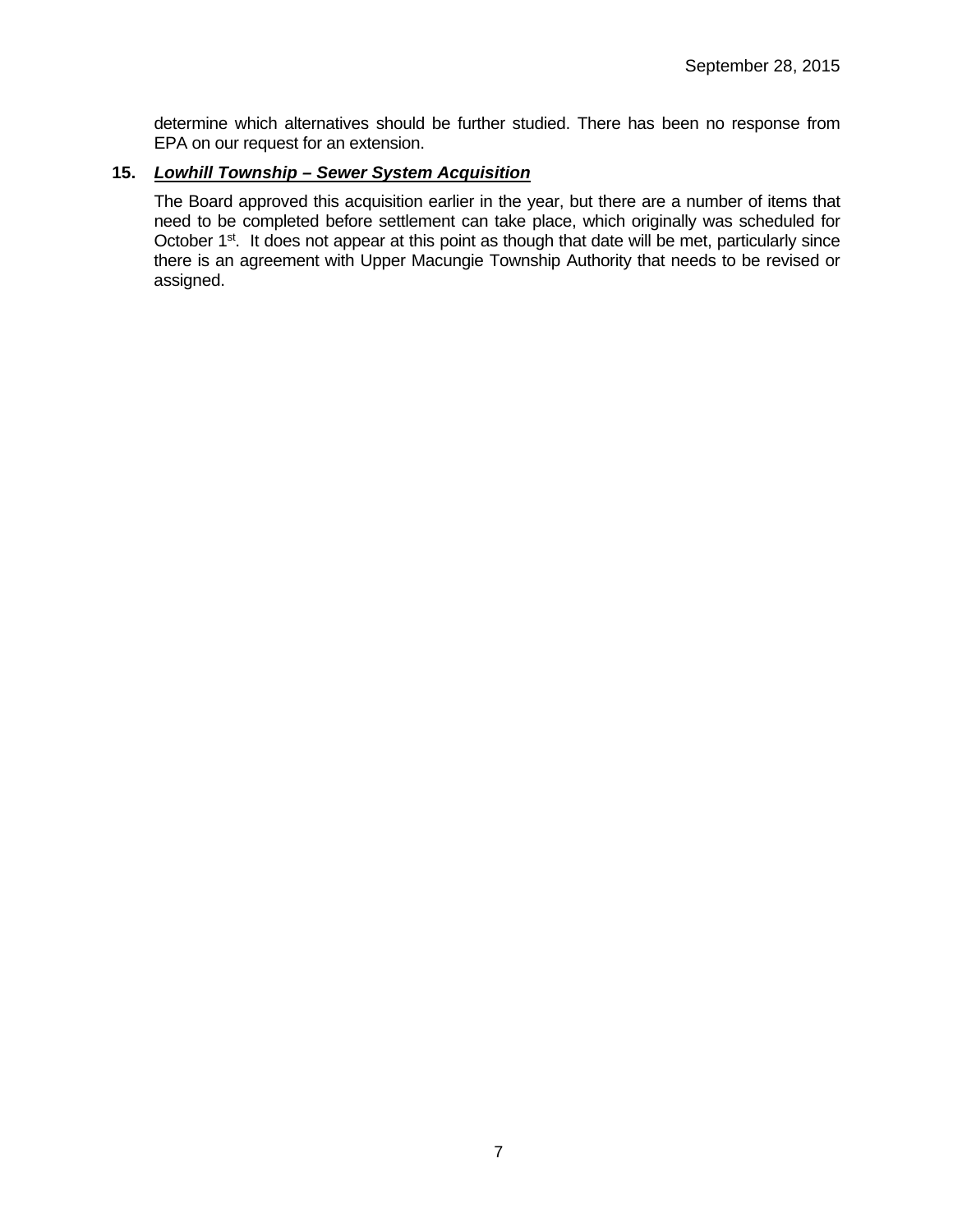

1053 SPRUCE STREET \* P.O. BOX 3348 \* ALLENTOWN, PA 18106-0348 610-398-2503 \* FAX 610-398-8413 \* www.lehighcountyauthority.org email: service@lehighcountyauthority.org

#### **MEMORANDUM**

Date: September 22, 2015

To: Lehigh County Authority Board of Directors

Liesel M. Adam, Chief Administrative Officer From:

Subject: 2016 Minimum Municipal Obligation (MMO) for the Lehigh County Authority Pension Plan (39-448-6N)

Act 205 of 1984, as amended, governs the funding requirements for all municipal pension plans. The law requires the Chief Administrative Officer of each municipal pension plan to inform the governing body of the municipality of the plan's expected financial obligation for the coming year. This must be done by the last business day in September. This memo, provided under the guidance of the Pennsylvania Municipal Retirement System (the plan's administrator), is intended to satisfy the legal requirements of Act 205.

The calculation of the 2016 plan cost, or the MMO, required an estimate of the 2015 W-2 wages of the employees covered by the plan. I have indicated on the attached worksheet my best estimate of the same. Ouestions on the pension cost calculation may be addressed to either myself or the staff of the Pennsylvania Municipal Retirement System at (800) 622-7968.

Please understand that the MMO is the municipality's 2016 bill for the pension plan. The calculated obligation must be paid by December 31, 2016. The obligation must be met with general fund monies or with any General State Aid to Municipal Pensions to which we may be entitled to under Act 205.

Liesel M. Adam Chief Administrative Officer lieseladm@lehighcountyauthority.org (610) 398-2503, extension 128

Attachment: 2016 MMO Worksheet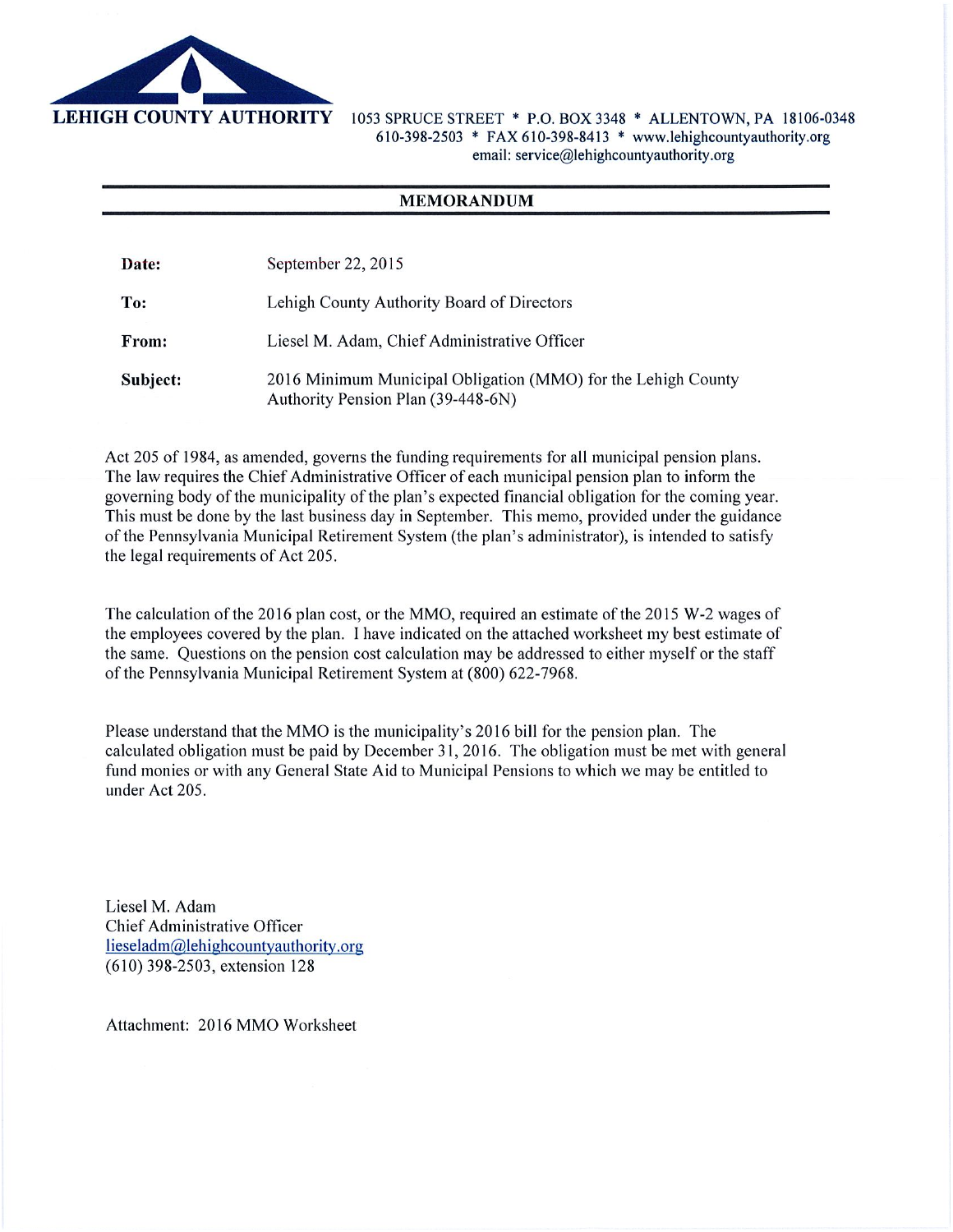# The Minimum Municipal Obligation Worksheet (MMO) For The Lehigh County Authority Pension Plan (39-448-6 N)

# For Plan Year 2016

| <b>CHARGES</b>                                                                              |            |                    |            |                             |  |
|---------------------------------------------------------------------------------------------|------------|--------------------|------------|-----------------------------|--|
| Estimated 2015 W-2 Payroll                                                                  |            |                    |            |                             |  |
| For Covered Plan Members:                                                                   | (A)        | #8,618,510         |            |                             |  |
| <b>PMRS Determined Normal Cost</b>                                                          |            |                    |            |                             |  |
| Expressed as a Decimal:                                                                     | <b>(B)</b> | .1241              |            |                             |  |
| RESULT: (A) * (B) =                                                                         |            |                    |            | $(C)$ $41.069,557$          |  |
| Administrative Charge (PMRS Determined)<br># of Plan Members times \$20:                    |            |                    | (D)        | 3,580                       |  |
| Amortization of Unfunded Liability                                                          |            |                    |            |                             |  |
| (PMRS Determined)                                                                           |            |                    | (E)        | $\bf{0}$                    |  |
|                                                                                             |            |                    |            |                             |  |
| TOTAL CHARGES: $(C) + (D) + (E) =$                                                          |            |                    | (F)        | 91.073,137                  |  |
| <b>CREDITS</b>                                                                              |            |                    |            |                             |  |
| Repeat Estimated 2015 W-2 Payroll<br>For Covered Plan Members:                              |            | (A) $8.618,510$    |            |                             |  |
| <b>Employee Contribution Rate</b>                                                           |            |                    |            |                             |  |
| Expressed as a Decimal:                                                                     | (G)        | 10,                |            |                             |  |
| RESULT: (A) * (G) =                                                                         |            |                    |            | $(H)$ <sup>8</sup> $86,185$ |  |
| Amortization of the Actuarial Surplus<br>(PMRS Determined)                                  |            |                    | <b>(I)</b> | 14,830                      |  |
| TOTAL CREDITS: $(H) + (I) =$                                                                |            |                    |            | (J) $\frac{g}{g}$ /01, 105  |  |
| MINIMUM MUNICIPAL OBLIGATION                                                                |            |                    |            |                             |  |
| (Based on 01/01/2013 Actuarial Valuation)                                                   |            |                    |            | $(MMO)$ $(972, 122)$        |  |
| Equals TOTAL CHARGES Minus<br>TOTAL CREDITS $(F) - (J) =$ (Please round numbers to dollars) |            |                    |            |                             |  |
| Prepared By: $\angle$ i c Se   M. Adam (Name)                                               |            | Juselh Adam        |            | (Signature)                 |  |
| Chief Admin. Officer (Title)                                                                |            | $(b10) 398 - 2503$ |            | (Telephone #)               |  |
|                                                                                             |            |                    |            |                             |  |

Please complete the above worksheet with your best estimates and return a copy to the Pennsylvania Municipal Retirement System by October 9. The official copy must be shared with the plan's governing board by the last business day in September.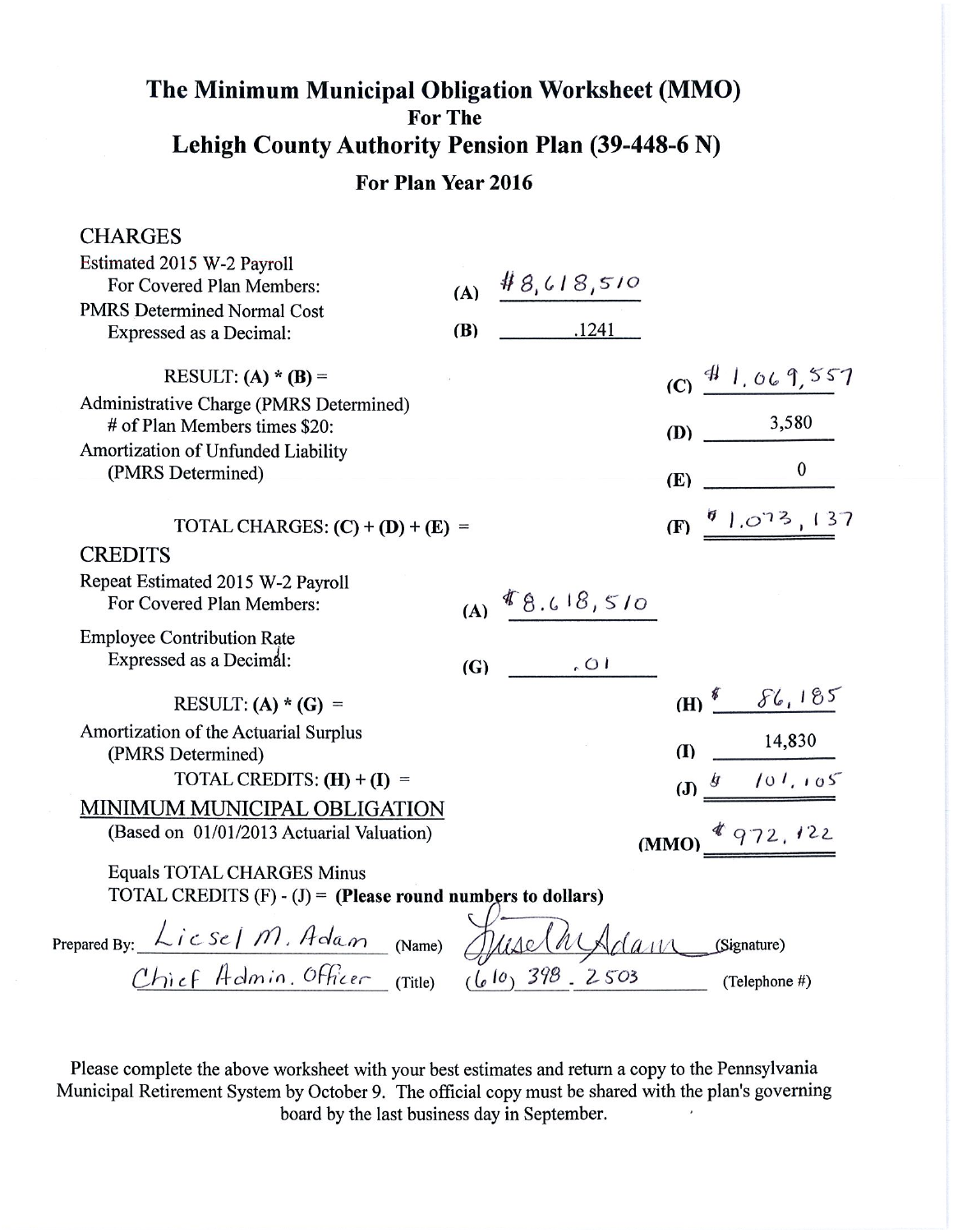

 **Lehigh County Authority 1053 Spruce Street \* P.O. Box 3348 \* Allentown, PA 18106-0348** (610)398-2503 \* FAX (610)398-8413 \* Email: **service@lehighcountyauthority.org**

#### **MEMORANDUM**

**Date:** September 21, 2015

| To:   | <b>Authority Board</b> |
|-------|------------------------|
| From: | Lance M. Babbitt       |

# **Subject: Capece, WL-20 & Reservoir -3** Design/Bid Phase

### **MOTIONS /APPROVALS REQUESTED:**

| No.          | <b>Item</b>                          | <b>Amount</b> |
|--------------|--------------------------------------|---------------|
|              | <b>Capital Project Authorization</b> |               |
|              | Design/Bid Phase                     | \$89,546      |
| $\mathbf{2}$ | Professional Services                |               |
| $***$        | <b>ARRO</b>                          | \$34,300      |
|              | Aptus                                | \$42,046      |

*(\*\*) Included in the Capital Project Authorization* 

# **BACKGROUND**

The Central Lehigh Division is serviced by a series of wells, with operating pressures maintained through several above-ground reservoirs. Reservoir #3, located in the western section of the service area, tends to overflow when water levels reach the optimum storage level. In part, this is due to its smaller diameter, but also its close proximity to well WL#20. A system valve along Newtown Road is partially closed, which forces more water to flow to the south eastern section of the service area. At the start of most wells, a certain amount of water is discharged to the surface. A VFD on WL#20, would minimize starts and stops, minimize wasting discharges and would operate at a varying rate from reservoir level signals.

# **PROJECT OVERVIEW**

This Authorization is for the design and bidding of improvements necessary to maximize operation of the water supply system in the Central Lehigh Division. The project will result in the installation of a Variable Frequency Drive (VFD) at WL#20 and a 16-inch motor operated valve at Reservoir #3. Included in these efforts is updated SCADA control for these facilities.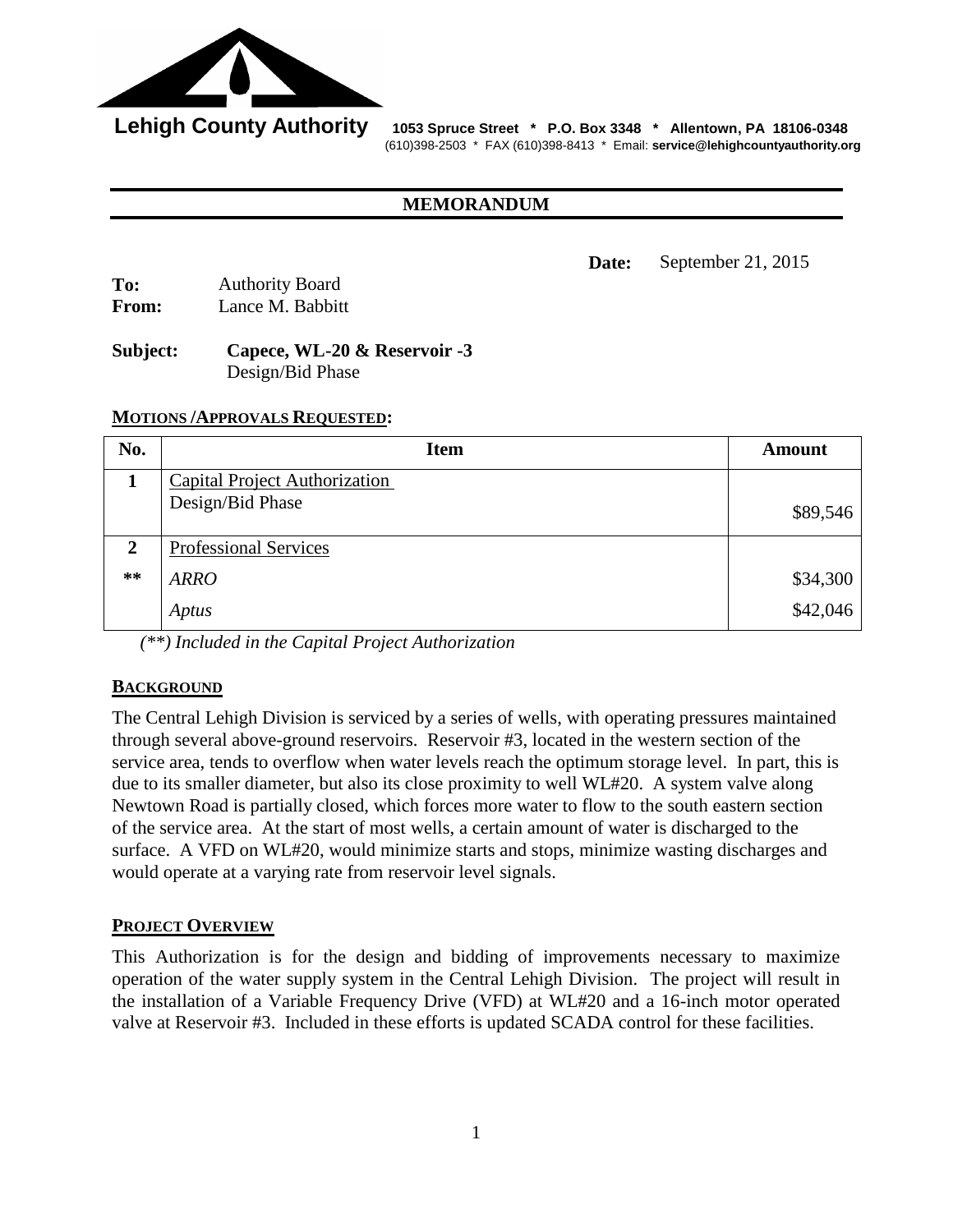#### **PROFESSIONAL SERVICES SELECTION**

**Design/Bid**: Staff solicited 2 firms for design and bidding proposals. A summary of the proposals follows:

| ARRO | \$34,300 |
|------|----------|
| JMT  | \$35,970 |

Upon review of their technical proposal and the receipt of written clarifications to a few questions that derived from their project scope, we recommend award of the Design/Bid Phase of this project to ARRO Consulting, Inc. in the amount of \$34,300.00. Man-hours were for both proposals were comparable. In addition to a lower cost, ARRO has been LCA's consulting engineer, for water, for over 15 years. They also designed and built Well WL#20.

**SCADA**: Staff solicited 2 firms for SCADA design and implementation proposals. The SCADA upgrades will include provision of new Modicon M340 (PLC) units and associated hardware, their installation, all programming of the facilities at the site, as well as screen alterations at the Operations Center. We received one proposal.

Aptus \$42,046

Upon review of their technical proposal and the receipt of written clarifications to a few questions that derived from their project scope, we recommend award of the Design/Bid Phase of this project to Aptus Control Systems, Inc. in the amount of \$42,046.00.

### **PROJECT SCHEDULE:**

Board Approval September 28, 2015 Award Work September 30 Kick off Meeting October 6 Complete Design & Specification January 5, 2016 Receive Permits January 20 Project To Bid February 1 Contract Proposals due February 16 Award Contracts February 22, Board Meeting Start Construction April 14 Complete Construction September 30

# **FUTURE AUTHORIZATIONS**

Construction Phase.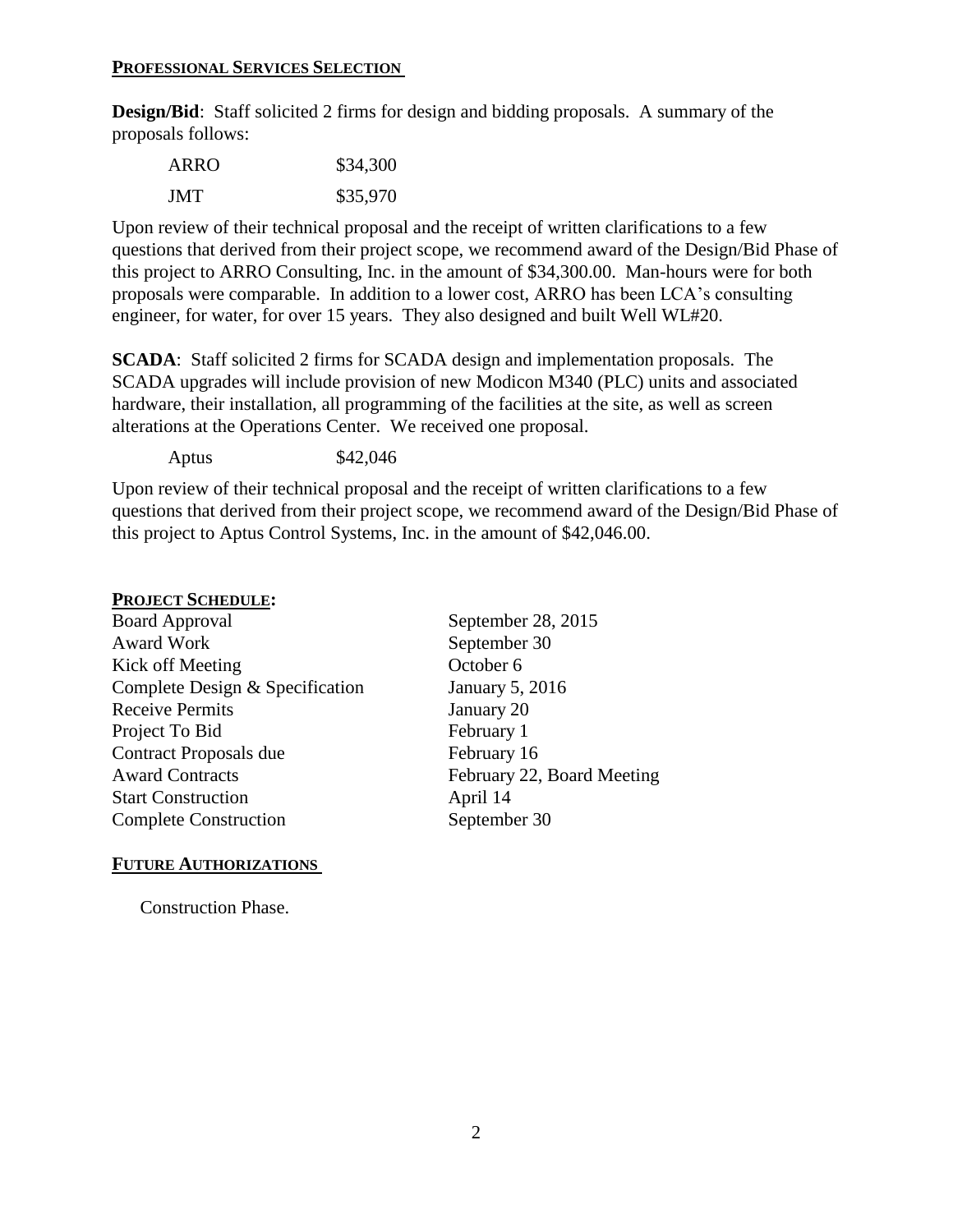| <b>CAPITAL PROJECT AUTHORIZATION</b> |                           |                     |                                                 |  |
|--------------------------------------|---------------------------|---------------------|-------------------------------------------------|--|
| <b>PROJECT NO.:</b>                  | $SDW-15-6$                | <b>BUDGET FUND:</b> | Water Capital Central Lehigh Div.               |  |
| <b>PROJECT TITLE:</b>                | Capece WL-20 $&$ Res-No.3 |                     | <b>PROJECT TYPE:</b><br>Construction            |  |
| THIS AUTHORIZATION:                  | \$88,846                  |                     | <b>Engineering Study</b><br>Design<br>Amendment |  |

## **DESCRIPTION AND BENEFITS:**

This Authorization is for the design and bidding of improvements necessary to maximize operation of the water supply system in the Central Lehigh division. The project will result in the installation of a Variable Frequency Drive (VFD) at WL#20 and a 16-inch motor operated valve at Reservoir #3. Included in these efforts is updates SCADA control for these facilities. This authorization takes us through bidding and recommendation to award.

Future authorization will be requested after construction proposals have been received.

#### **Authorization Status:**

| REQUESTED THIS AUTHORIZATION    |          |  |
|---------------------------------|----------|--|
| <b>Design Phase</b>             |          |  |
| <b>Staff</b>                    | \$4,500  |  |
| <b>SCADA</b>                    | \$42,046 |  |
| <b>Engineering Consultant</b>   | \$34,300 |  |
| <b>Miscellaneous</b>            | \$2,000  |  |
| <b>Contingencies</b>            | \$6,000  |  |
| <b>Total This Authorization</b> |          |  |

| <b>Future Authorization</b>            |  |  |
|----------------------------------------|--|--|
| \$150,000<br><b>Construction Phase</b> |  |  |
|                                        |  |  |

| Total Estimated Project | \$240,000 |
|-------------------------|-----------|
|                         |           |

#### **REVIEW AND APPROVALS:**

| Project Coordinator                | <b>Chief Executive Officer</b><br>Date |          | Date |
|------------------------------------|----------------------------------------|----------|------|
| <b>Chief Capital Works Officer</b> | Date                                   | Chairman | Date |
|                                    |                                        |          |      |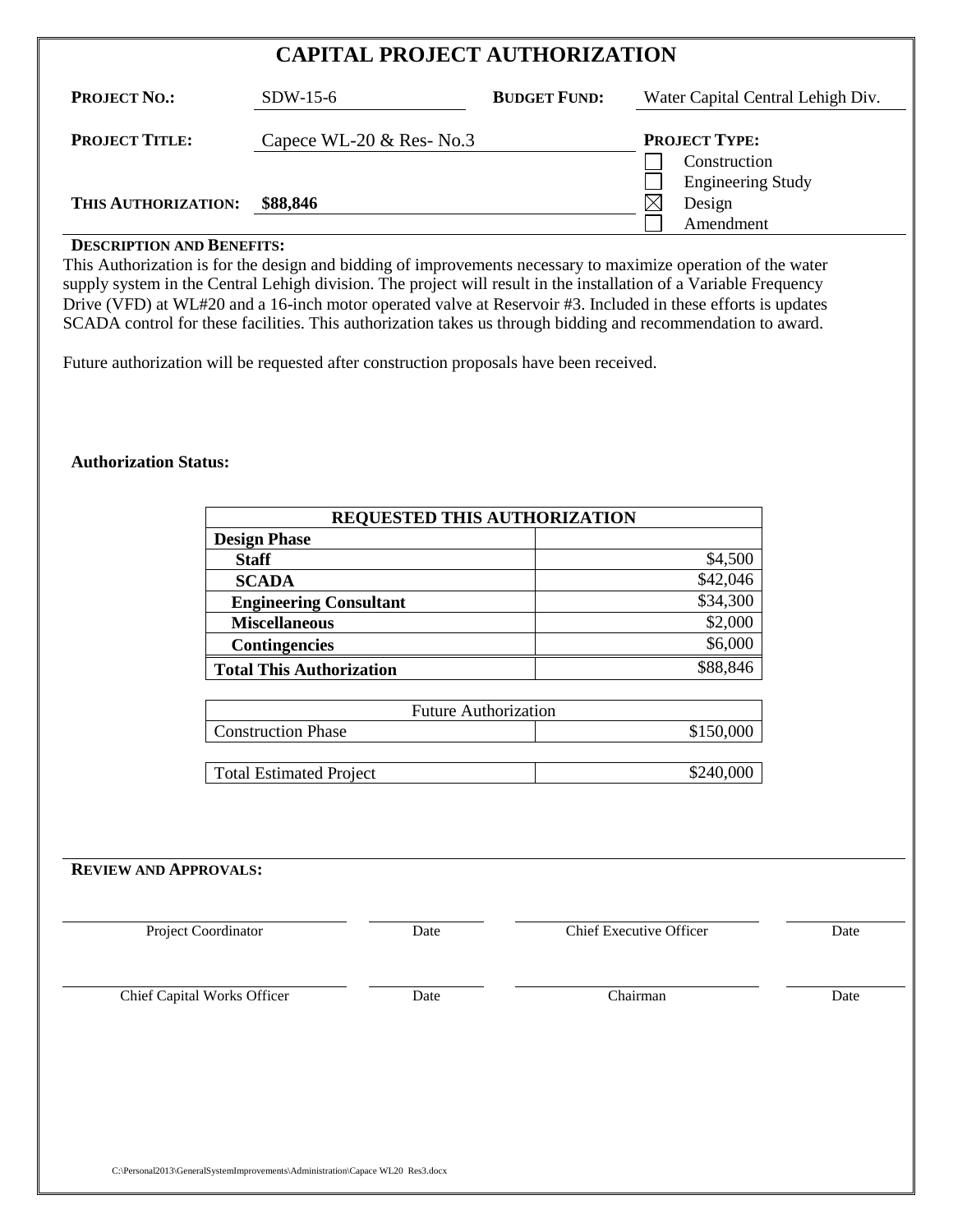

 **Lehigh County Authority 1053 Spruce Street \* P.O. Box 3348 \* Allentown, PA 18106-0348 (610)398-2503 \* FAX (610)398-8413**

# **PROFESSIONAL SERVICES AUTHORIZATION**

**Professional:** ARRO Consulting, Inc. 108 West Airport Road Lititz, PA 17543

**Date:** September 21, 2015

**Requested By:** LMB **Approvals Department Head: Chief Executive Officer:**

### **Description of Services (Capece Tract, Well #20 & Reservoir #3):**

In accordance with the ARRO proposal dated July 10, 2015, ARRO will provide design and bidding services for the modifications at Reservoir #3 and Well WL#20.

**Cost Estimate (not to be exceeded without further authorization):** \$ 34,300.00

**Time Table and Completion Deadline :**

February 28, 2016

**(For Authority Use Only)**

**Authorization Completion:** 

**Approval: Actual Cost: Date:**